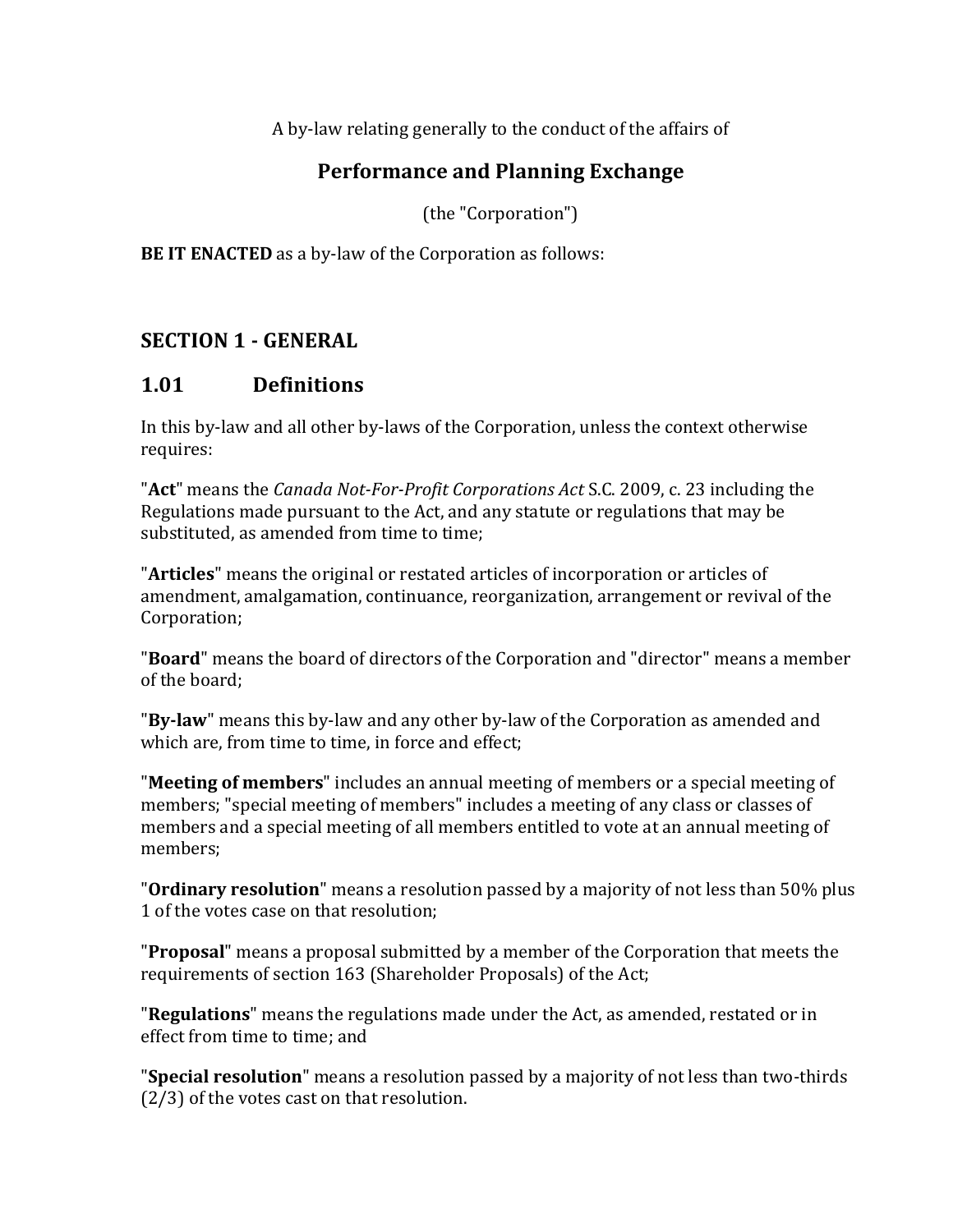# **1.02 Execution of Documents**

Deeds, transfers, assignments, contracts, obligations and other instruments in writing requiring execution by the Corporation may be signed by any two (2) of its officers or directors. In addition, the board may from time to time direct the manner in which and the person or persons by whom a particular document or type of document shall be executed. Any person authorized to sign any document may affix the corporate seal (if any) to the document. Any signing officer may certify a copy of any instrument, resolution, by-law or other document of the Corporation to be a true copy thereof.

## **1.03 Financial Year End**

The financial year end of the Corporation shall be June 30 in each year.

## **1.04 Banking Arrangements**

The banking business of the Corporation shall be transacted at such bank, trust company or other firm or corporation carrying on a banking business in Canada or elsewhere as the board of directors may designate, appoint or authorize from time to time by resolution. The banking business or any part of it shall be transacted by an officer or officers of the Corporation and/or other persons as the board of directors may by resolution from time to time designate, direct or authorize.

## **1.05 Annual Financial Statements**

The Corporation may, instead of sending copies of the annual financial statements and other documents referred to in subsection  $172(1)$  (Annual Financial Statements) of the Act to the members, publish a notice to its members stating that the annual financial statements and documents provided in subsection  $172(1)$  are available at the registered office of the Corporation and any member may, on request, obtain a copy free of charge at the registered office or by prepaid mail.

# **SECTION 2 - MEMBERSHIP**

## **2.01 Membership Conditions**

Members shall be welcomed from all professions and Public and Private sectors internationally, especially practitioners and their successful organizations.

The composition of the membership shall be as provided in the Bylaws of the organization. Membership in the organization shall include those persons interested in furthering the objectives of the organization, who may have used the services of the organization and are or have participated in one or more of the programs offered by the organization, or who have completed a membership application provided by the staff, the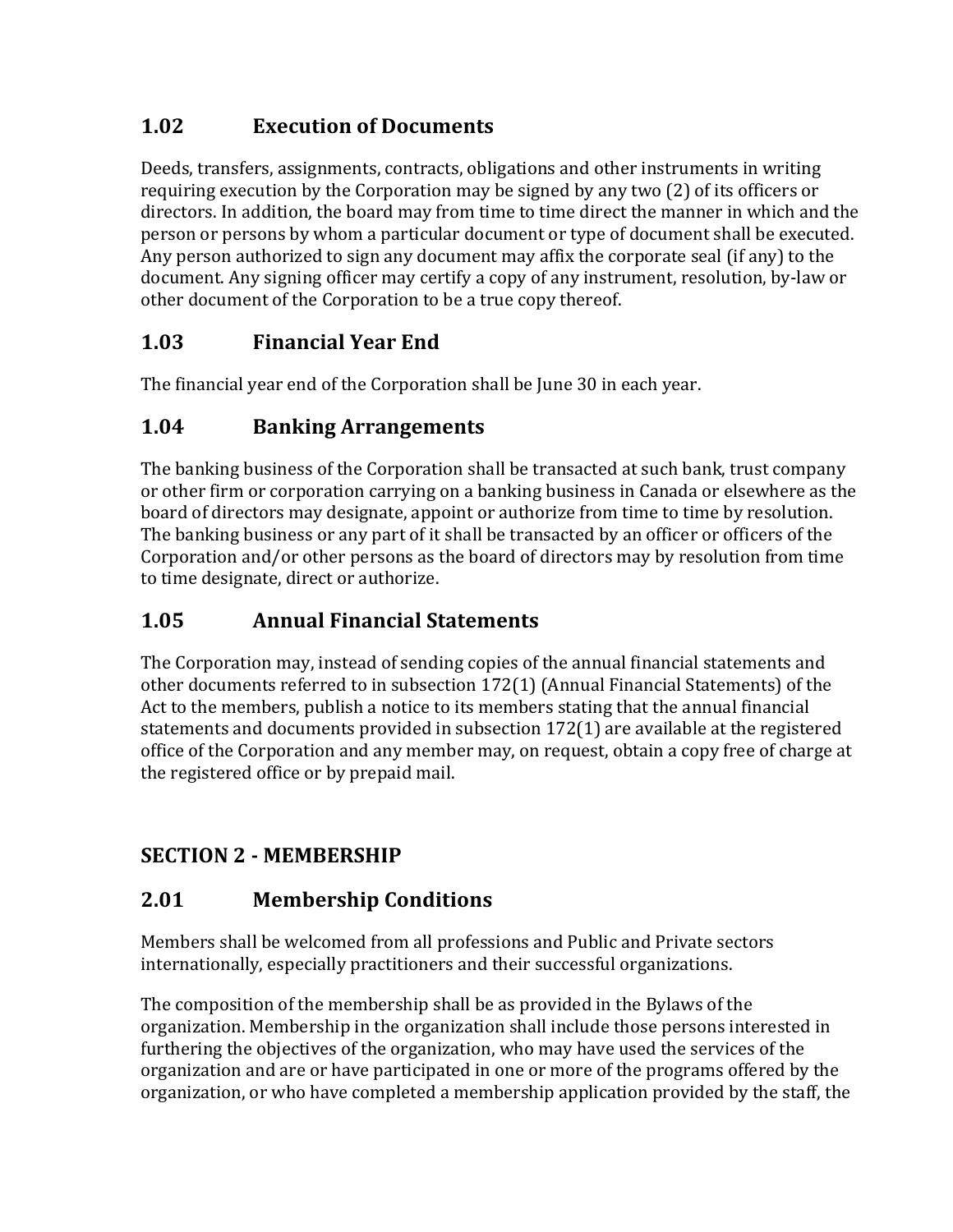said application duly processed by the staff of the organization, and have remitted the required admission fee; the successful candidate individually referred to herein as a "Member" and collectively as "Members".

There is no charge for membership in the organization.

Members may withdraw from the organization at any time through a written request submitted to the organization staff and at that time, may request that their name be struck from the organization's membership list. No refund of the application fee, in whole or in part, shall be refunded to the individual requesting cancellation of membership.

Any Member may be expelled from membership through just cause by the Members by a vote of three-quarters  $(3/4)$  of the Members at an annual meeting of Members, provided that such Member shall be granted an opportunity to be heard at such a meeting.

The Board of Directors may approve an honorary membership for any distinguished person who has made a significant contribution towards the achievement of the organization's objectives. Such a member would have the full rights and privileges as bestowed on Members who have completed the normal application process and requirements. 

In order to become eligible to be a Member of the Board of Directors, one must first become a Member of the organization with all its inherent rights and responsibilities.

Pursuant to subsection 197(1) (Fundamental Change) of the Act, a special resolution of the members is required to make any amendments to this section of the by-laws if those amendments affect membership rights and/or conditions described in paragraphs  $197(1)(e)$ , (h), (l) or (m).

#### **2.02 Notice of Members Meeting**

Notice of the time and place of a meeting of members shall be given to each member entitled to vote at the meeting by the following means:

- i. By mail, courier or personal delivery to each member entitled to vote at the meeting, during a period of 21 to 60 days before the day on which the meeting is to be held; or
- ii. By telephonic, electronic or other communication facility to each member entitled to vote at the meeting, during a period of 21 to 35 days before the day on which the meeting is to be held.

Pursuant to subsection  $197(1)$  (Fundamental Change) of the Act, a special resolution of the members is required to make any amendment to the by-laws of the Corporation to change the manner of giving notice to members entitled to vote at a meeting of members.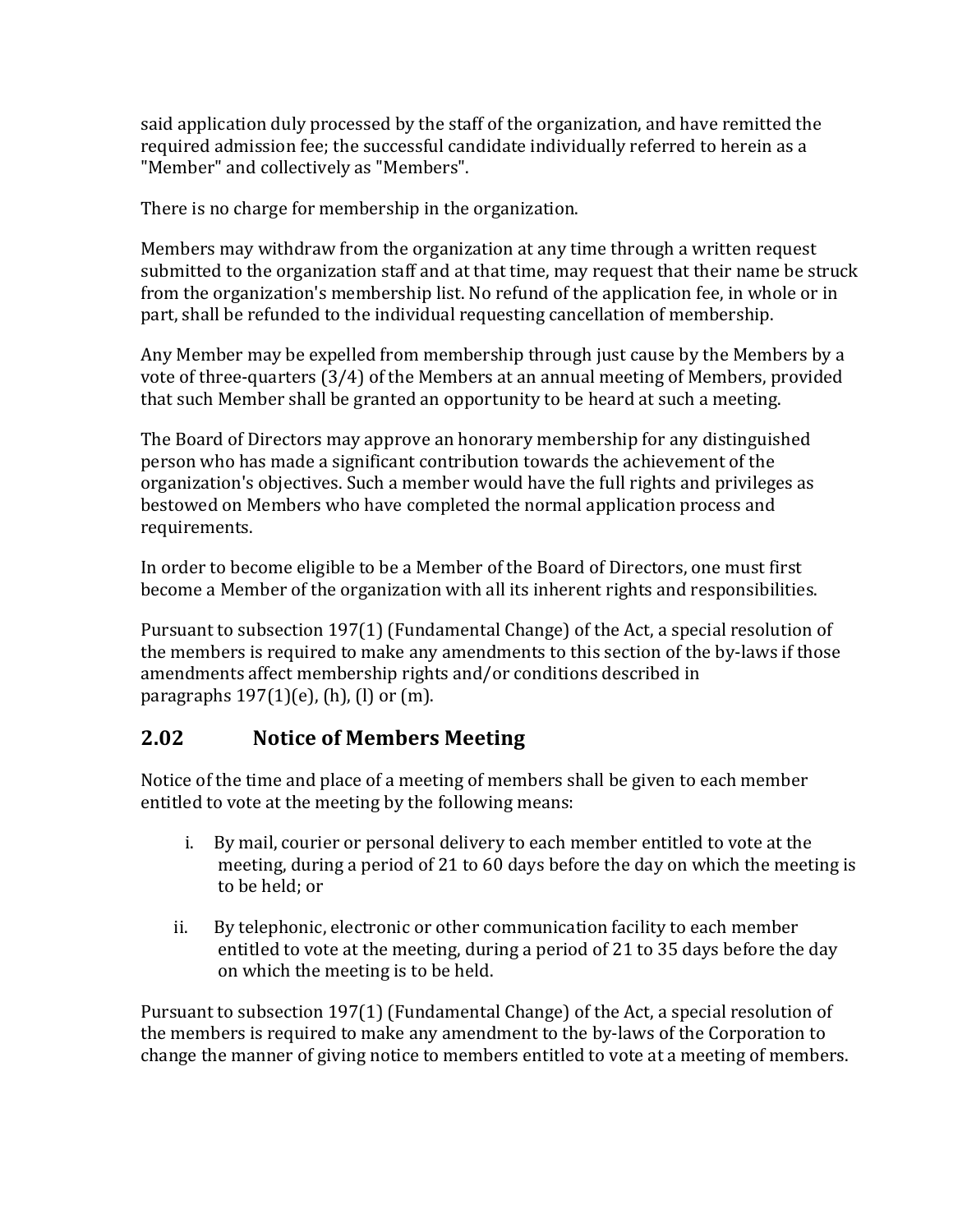### **SECTION 3 - MEMBERSHIP DUES, TERMINATION AND DISCIPLINE**

#### **3.01 Membership Dues**

There shall be no dues payable by members for membership in the corporation.

#### **3.02 Termination of Membership**

A membership in the Corporation is terminated when:

- i. The member dies, or, in the case of a member that is a corporation, the corporation is dissolved;
- ii. A member fails to maintain any qualifications for membership described in Section 2.01 of these by-laws;
- iii. The member resigns by delivering a written resignation to the chair of the board of the Corporation in which case such resignation shall be effective on the date specified in the resignation;
- iv. The member is expelled in accordance with Section 3.03 below or is otherwise terminated in accordance with the articles or by-laws;
- v. The member's term of membership expires; or
- vi. The Corporation is liquidated or dissolved under the Act.

Subject to the articles, upon any termination of membership, the rights of the member, including any rights in the property of the Corporation, automatically cease to exist.

## **3.03 Discipline of Members**

The board shall have authority to suspend or expel any member from the Corporation for any one or more of the following grounds:

- i. Violating any provision of the articles, by-laws, or written policies of the Corporation;
- ii. Carrying out any conduct which may be detrimental to the Corporation as determined by the board in its sole discretion;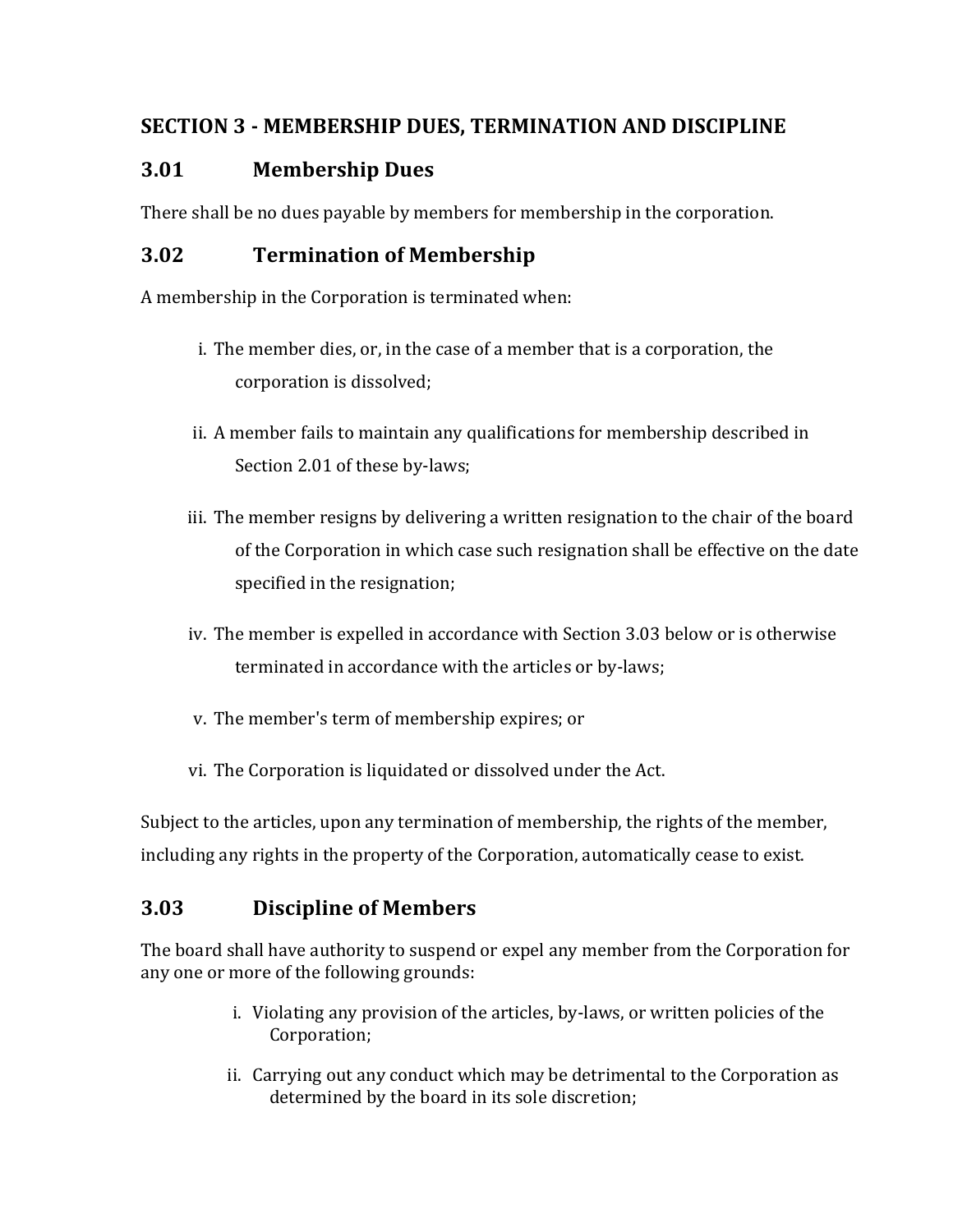iii. For any other reason that the board in its sole and absolute discretion considers to be reasonable, having regard to the purpose of the Corporation.

In the event that the board determines that a member should be expelled or suspended from membership in the Corporation, the president, or such other officer as may be designated by the board, shall provide twenty (20) days notice of suspension or expulsion to the member and shall provide reasons for the proposed suspension or expulsion.

The member may make written submissions to the president, or such other officer as may be designated by the board, in response to the notice received within such twenty  $(20)$ day period.

In the event that no written submissions are received by the president, the president, or such other officer as may be designated by the board, may proceed to notify the member that the member is suspended or expelled from membership in the Corporation.

If written submissions are received in accordance with this section, the board will consider such submissions in arriving at a final decision and shall notify the member concerning such final decision within a further twenty (20) days from the date of receipt of the submissions. The board's decision shall be final and binding on the member, without any further right of appeal.

# **SECTION 4 – MEETINGS OF MEMBERS**

## **4.01 Chair of Members' Meetings**

In the event that the chair of the board and the vice-chair of the board are absent, the members who are present and entitled to vote at the meeting shall choose one of their number to chair the meeting.

# **4.02 Quorum at Members' Meetings**

A meeting of four members of the Board of Directors including the President, or the First Vice-President acting for the President, shall be considered a quorum for the transition of business. 

## **4.03 Votes to Govern at Members' Meetings**

At any meeting of members every question shall, unless otherwise provided by the articles or by-laws or by the Act, be determined by a majority of the votes cast on the questions. In case of an equality of votes either on a show of hands or on a ballot or on the results of electronic voting, the chair of the meeting in addition to an original vote shall have a second or casting vote.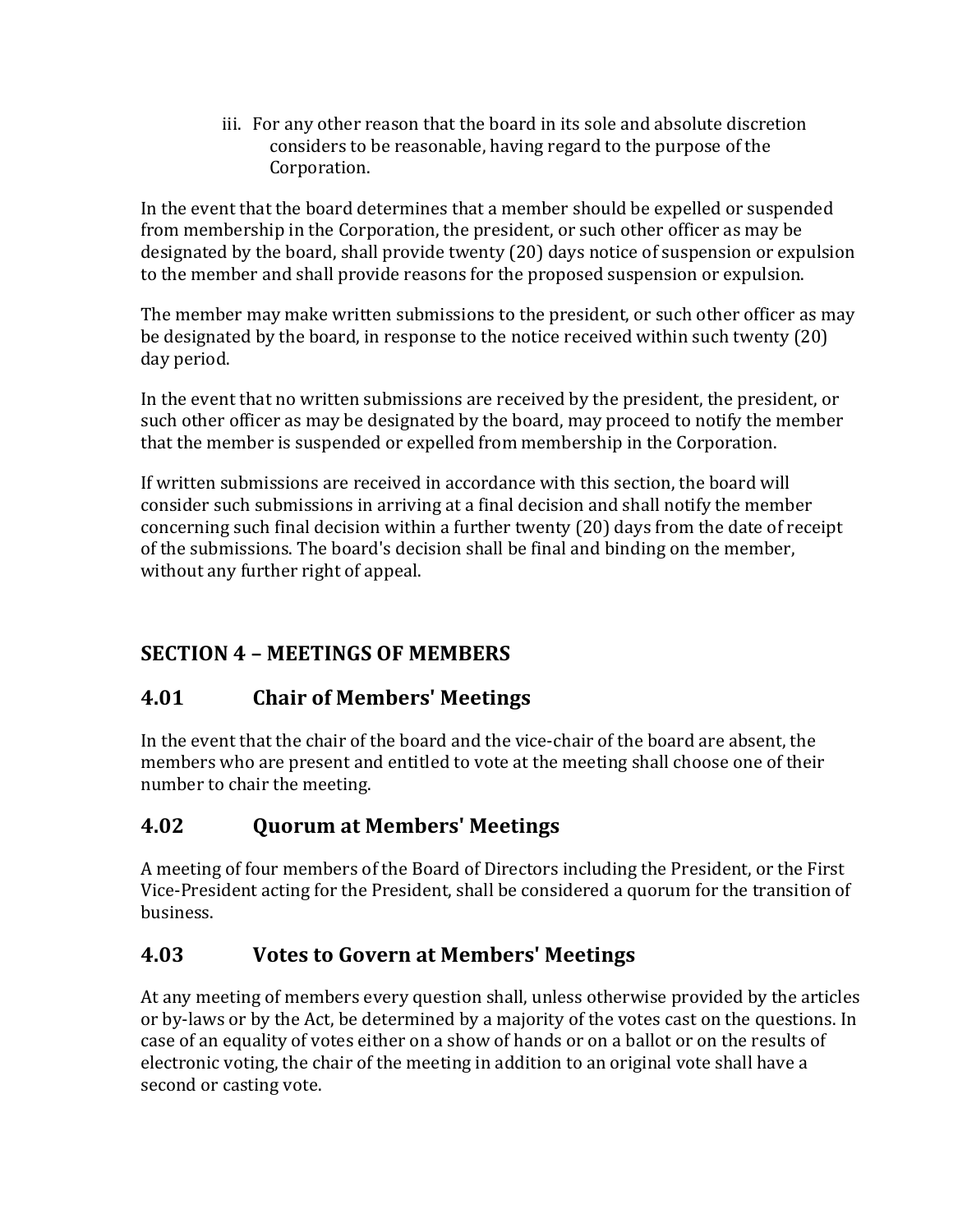## **4.04 Participation by Electronic Means at Members' Meetings**

If the Corporation chooses to make available a telephonic, electronic or other communication facility that permits all participants to communicate adequately with each other during a meeting of members, any person entitled to attend such meeting may participate in the meeting by means of such telephonic, electronic or other communication facility in the manner provided by the Act. A person participating in a meeting by such means is deemed to be present at the meeting. Notwithstanding any other provision of this by-law, any person participating in a meeting of members pursuant to this section who is entitled to vote at that meeting may vote, in accordance with the Act, by means of any telephonic, electronic or other communication facility that the Corporation has made available for that purpose.

#### **4.05 Members' Meeting Held Entirely by Electronic Means**

If the directors or members of the Corporation call a meeting of members pursuant to the Act, those directors or members, as the case may be, may determine that the meeting shall be held, in accordance with the Act and the Regulations, entirely by means of a telephonic, electronic or other communication facility that permits all participants to communicate adequately with each other during the meeting.

### **SECTION 5 - DIRECTORS**

#### **5.01 Number of Directors**

The organization shall have a Board of Directors, referred to, individually, as a "Director" and collectively as the "Directors", not to be fewer in number than four  $(4)$  and not to exceed seventeen (17) in number, consisting of individuals, eighteen (18) years of age or older, residing in Canada at the time of their election.

## **5.02 Term of Office of Directors**

The directors shall be elected to hold office for a term expiring not later than the close of the second annual meeting of members following the election.

#### **SECTION 6 – MEETINGS OF DIRECTORS**

#### **6.01 Calling of Meetings of Board of Directors**

Meetings of the board may be called by the chair of the board, the vice-chair of the board or any two (2) directors at any time.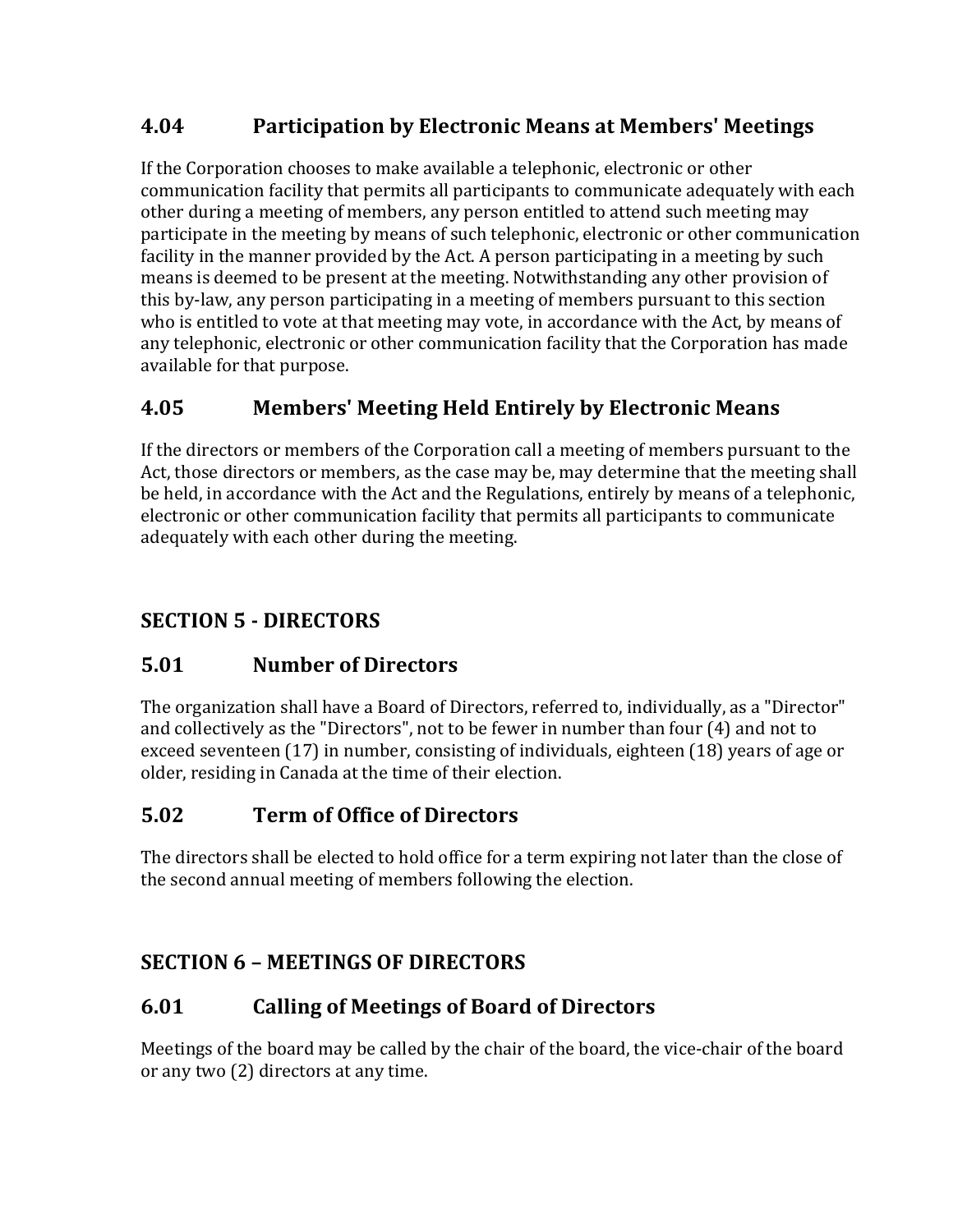## **6.02 Notice of Meeting of Board of Directors**

Notice of the time and place for the holding of a meeting of the board shall be given to every director of the Corporation not less than 7 days before the time when the meeting is to be held by one of the following methods:

- i. Delivered personally to the latest address as shown in the last notice that was sent by the Corporation in accordance with section 128 (Notice of directors) or 134 (Notice of change of directors);
- ii. Mailed by prepaid ordinary mail to the director's address as set out in (a);
- iii. By telephonic, electronic or other communication facility at the director's recorded address for that purpose; or
- iv. By an electronic document in accordance with Part 17 of the Act.

Notice of a meeting shall not be necessary if all of the directors are present, and none objects to the holding of the meeting, or if those absent have waived notice of or have otherwise signified their consent to the holding of such meeting. Notice of an adjourned meeting is not required if the time and place of the adjourned meeting is announced at the original meeting. Unless the by-law otherwise provides, no notice of meeting need specify the purpose or the business to be transacted at the meeting except that a notice of meeting of directors shall specify any matter referred to in subsection 138(2) (Limits on Authority) of the Act that is to be dealt with at the meeting.

# **6.03 Regular Meetings of the Board of Directors**

The board may appoint a day or days in any month or months for regular meetings of the board at a place and hour to be named. A copy of any resolution of the board fixing the place and time of such regular meetings of the board shall be sent to each director forthwith after being passed, but no other notice shall be required for any such regular meeting except if subsection  $136(3)$  (Notice of Meeting) of the Act requires the purpose thereof or the business to be transacted to be specified in the notice.

# **6.04 Votes to Govern at Meetings of the Board of Directors**

At all meetings of the board, every question shall be decided by a majority of the votes cast on the question. In case of an equality of votes, the chair of the meeting in addition to an original vote shall have a second or casting vote.

# **6.05 Committees of the Board of Directors**

The board may from time to time appoint any committee or other advisory body, as it deems necessary or appropriate for such purposes and, subject to the Act, with such powers as the board shall see fit. Any such committee may formulate its own rules of procedure, subject to such regulations or directions as the board may from time to time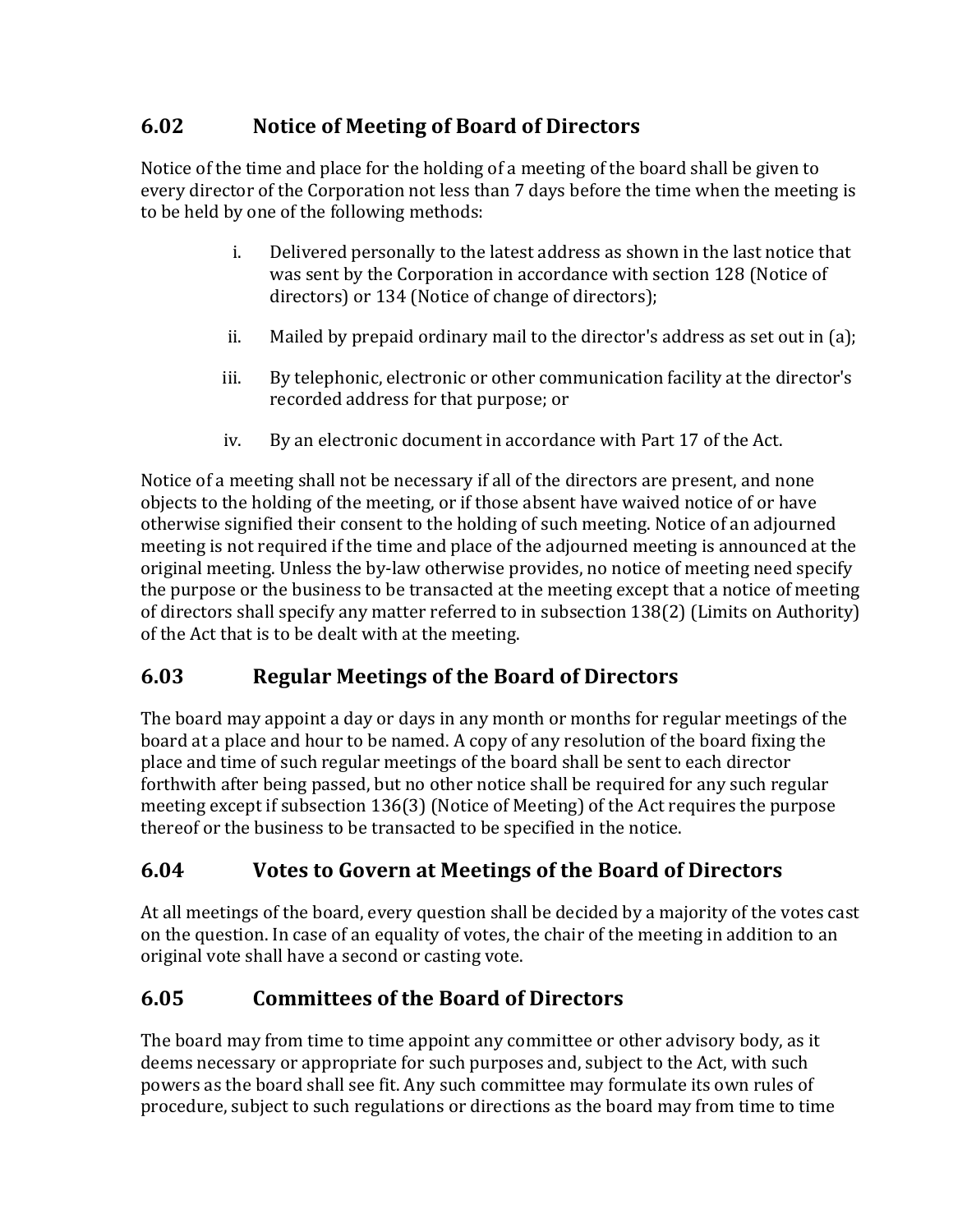make. Any committee member may be removed by resolution of the board of directors.

## **SECTION 7 – OFFICERS**

### **7.01 Appointment of Officers**

The board may designate the offices of the Corporation, appoint officers on an annual or more frequent basis, specify their duties and, subject to the Act, delegate to such officers the power to manage the affairs of the Corporation. A director may be appointed to any office of the Corporation. An officer may, but need not be, a director unless these by-laws otherwise provide. Two or more offices may be held by the same person.

### **7.02 Description of Offices**

The President (or Co-Presidents) shall be the Chairperson of the Board of Directors of the Organization and shall preside at all meetings of the Members of the Organization and of the Board of Directors. With assistance from the Board, s/he/they shall endeavour to verify that all orders and resolutions of the Board of Directors and of the Members are carried into effect and shall perform such other duties as may be specified by By-law from time to time.

Full details of her/his/their responsibilities are listed herewith:

Responsibilities of Leadership:

- Sets the tone and goals for your administration
- Builds a program plan for your term of office
- Presides over Board meetings, ensures that the rules of order are followed
- Delegates responsibility and provides support

Administration:

- Reads and follows the constitution and bylaws
- Prepares in advance for each Board meeting
- Has no vote at board meeting while acting as Chair; may designate someone else as Chair if wishes to vote
- Appoints special committees
- Makes additional appointments as needed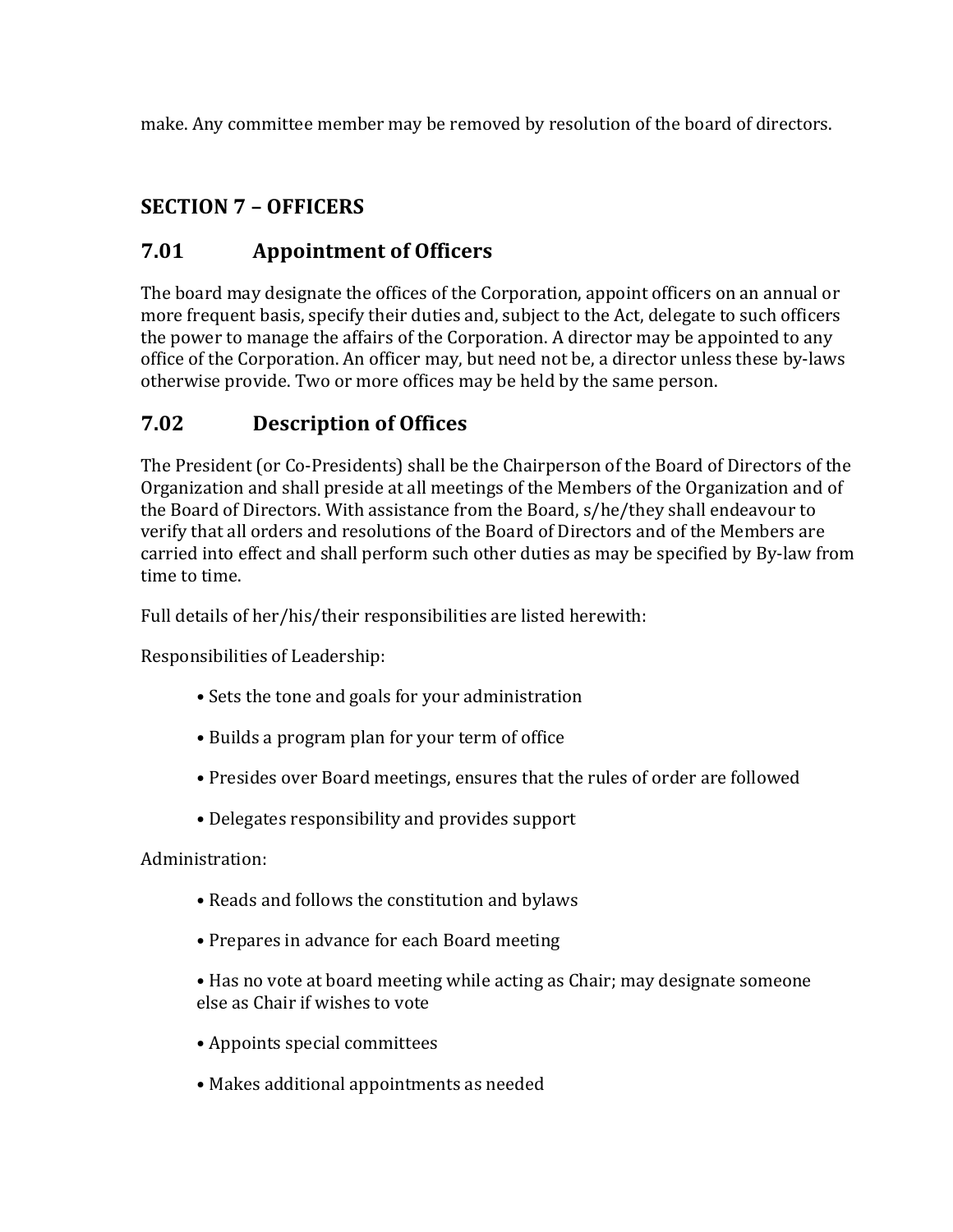• Calls for regular committee reports, make sure that the chairperson of each committee carries out their tasks

- Prepares a successor for office
- Sits on hiring committee to hire Executive Director
- Acts as signing officer for bank account

Represents the Organization:

- Attends conferences
- Attends Board training sessions
- Represents the organization in the community
- Signs all official correspondence including funding applications and letters to elected officials.

The Vice-president shall, in the absence or disability of the President or Co-Presidents, perform the duties and exercise the powers of the President or Co-Presidents and shall perform such other duties as may be specified by By-law from time to time. Additional duties of the Vice-President include attending Executive Committee meetings, presiding at Board meetings in absence of the President, and preparing a successor for office.

Full details of her/his responsibilities are listed herewith:

Membership in the Association:

- Prepares a strategy for building membership in the association during term of office
- May Chair Membership committee; reports to Executive Committee
- Establishes a program to maintain existing memberships and encourage renewals
- Develops a program to encourage prospective members to join the association
- Plans at least an annual meeting of the association membership
- Directs a program to record in a database the pertinent data required of each member

Administration:

- Uses the membership database to issue membership cards, receipts, etc.
- Attends Executive committee meetings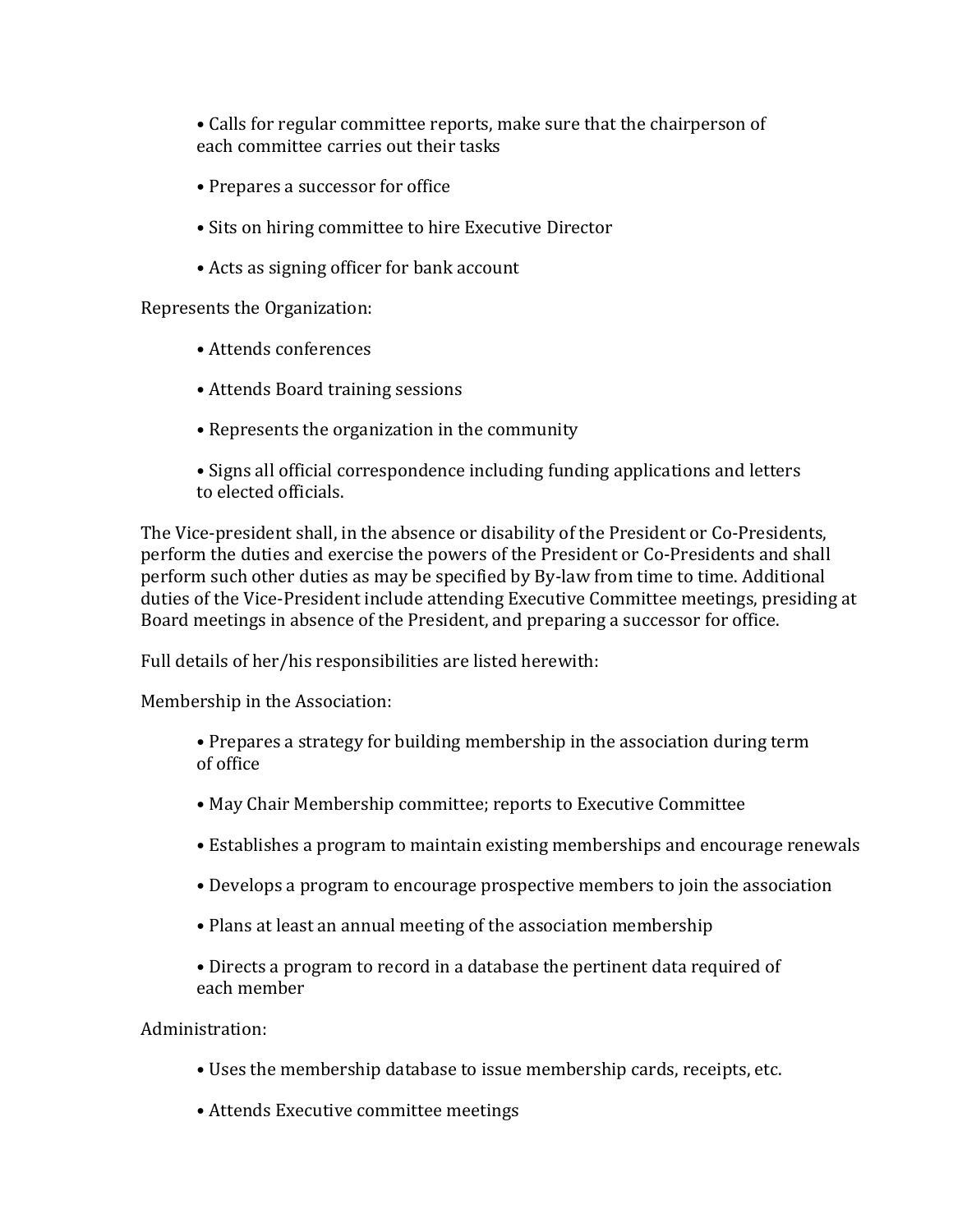- Presides at Board meetings in absence of the President or Co-Presidents
- Works with the Executive Director
- Prepares a successor for office

The Secretary shall, under the direction of the Board of Directors, perform such duties as may be specified by By-law from time to time, shall attend all meetings of the Board of Directors and Members Meetings and act as clerk thereof and record all votes and minutes of all proceedings and accept committee reports which will be placed in the minutes and duly recorded in the books to be kept for that purpose. S/he shall give or cause to be given notice of all meetings of the Members and of the Board of Directors, and shall perform such other duties as may be prescribed by the Board of Directors or President/Co-Presidents, under whose joint direction s/he shall be. The Secretary shall, under the direction of the Board, receive and reply to all correspondence expressly directed to the Board. The Secretary shall be the custodian of the seal of the organization, which s/he shall deliver only when authorized by a resolution of the Board of Directors to do so and to such person or persons as may be named in the resolution.

Full details of her/his/their responsibilities are listed herewith:

Association Responsibilities:

- Maintains a current Board roster with address, telephone, etc. and an accurate Board attendance record at Board meetings
- Records and reads, distributes and files minutes of association meetings and activities and Executive Committee meetings
- Keeps the association bylaws and constitution
- Prepares a successor for office

Reports and Correspondence:

- Records the names and addresses of all new Board members and committee appointments
- Accepts all committee reports approved by the Association Board
- Maintains general association correspondence.

The Board may delegate the role and responsibilities of Secretary to the Executive Director or Manager of the Organization, in which case the Secretary would continue to sit on the Executive Committee but as a non-voting member.

The Treasurer shall chair the Finance Committee and request financial reports from the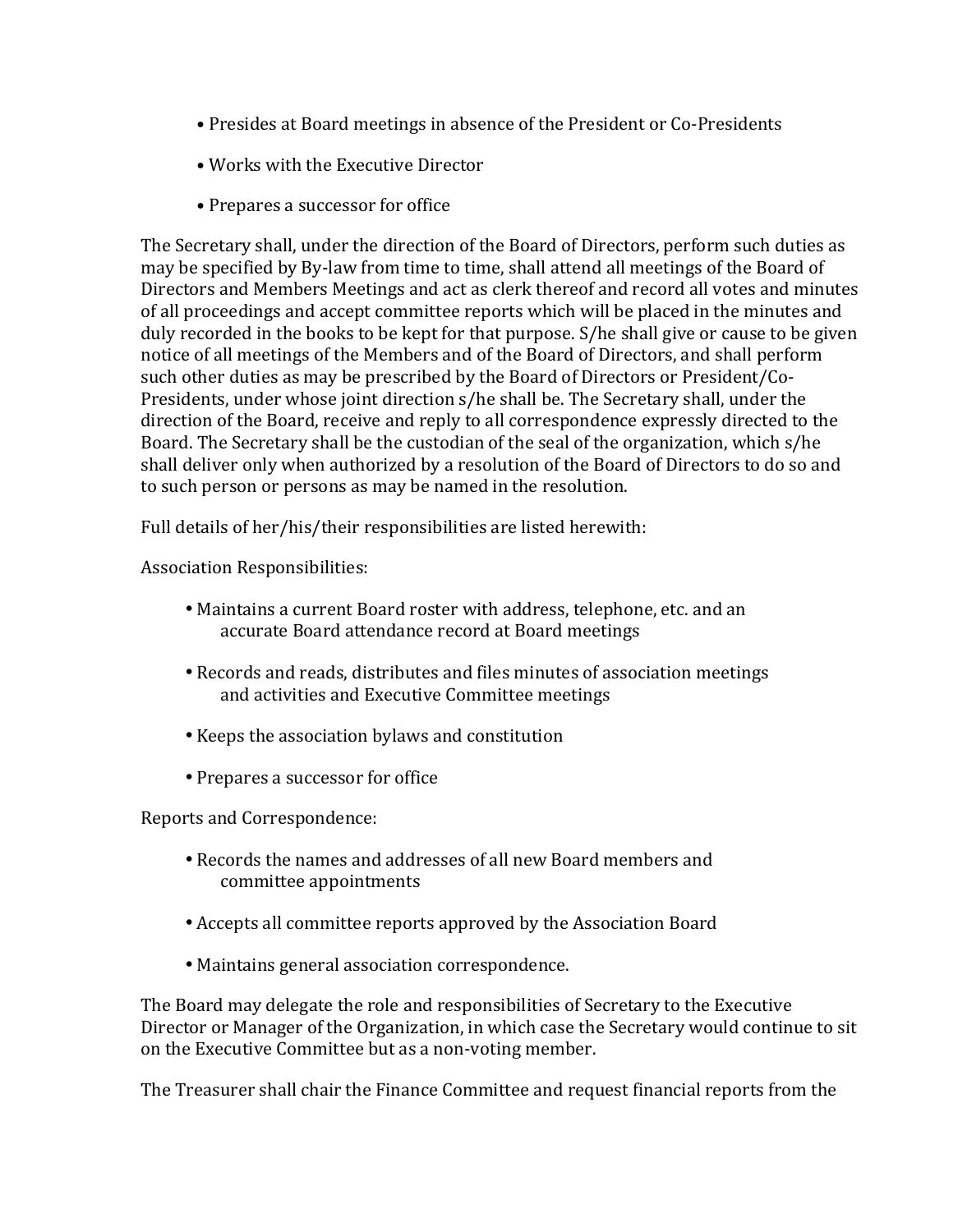Executive Director and staff on a timely basis, which shall be submitted to the Board for its approval and placed in the minutes of the organization. S/he shall also perform such other duties as may be specified by By-law from time to time.

Full details of her/his/their responsibilities are listed herewith:

Receive and Disburse Funds:

- Attends Board meetings;
- Attends meetings of Executive Committee;
- Chairperson of Finance Committee;
- Provides the bank with new signature cards for signing officers;
- Supervises the charging of membership fees (if applicable);
- Works with the Executive Director when applying for funding;
- Oversees the flow of funds into the association and other budgetary matters;
- Acts as signing officer for bank account;
- Directs the payment of bills promptly.

Records and Reports:

• Prepares an annual budget with the help of the Executive Director for the Association:

- Oversees all association financial transactions:
- Presents a verbal or written financial report at Board meetings;
- Participates in the annual audit function;
- Prepares a successor for office.

The Executive Committee is responsible for directing and overseeing the day-to-day affairs of the organization and the Executive Director or Manager and may approve expenditures regarding on-going operations consistent with the budget and general policy directions established by the full Board.

#### **7.03 Vacancy in Office**

The Board of Directors shall attend Board meetings and member meetings of the organization. Directors on the Board will participate in or head committees appointed by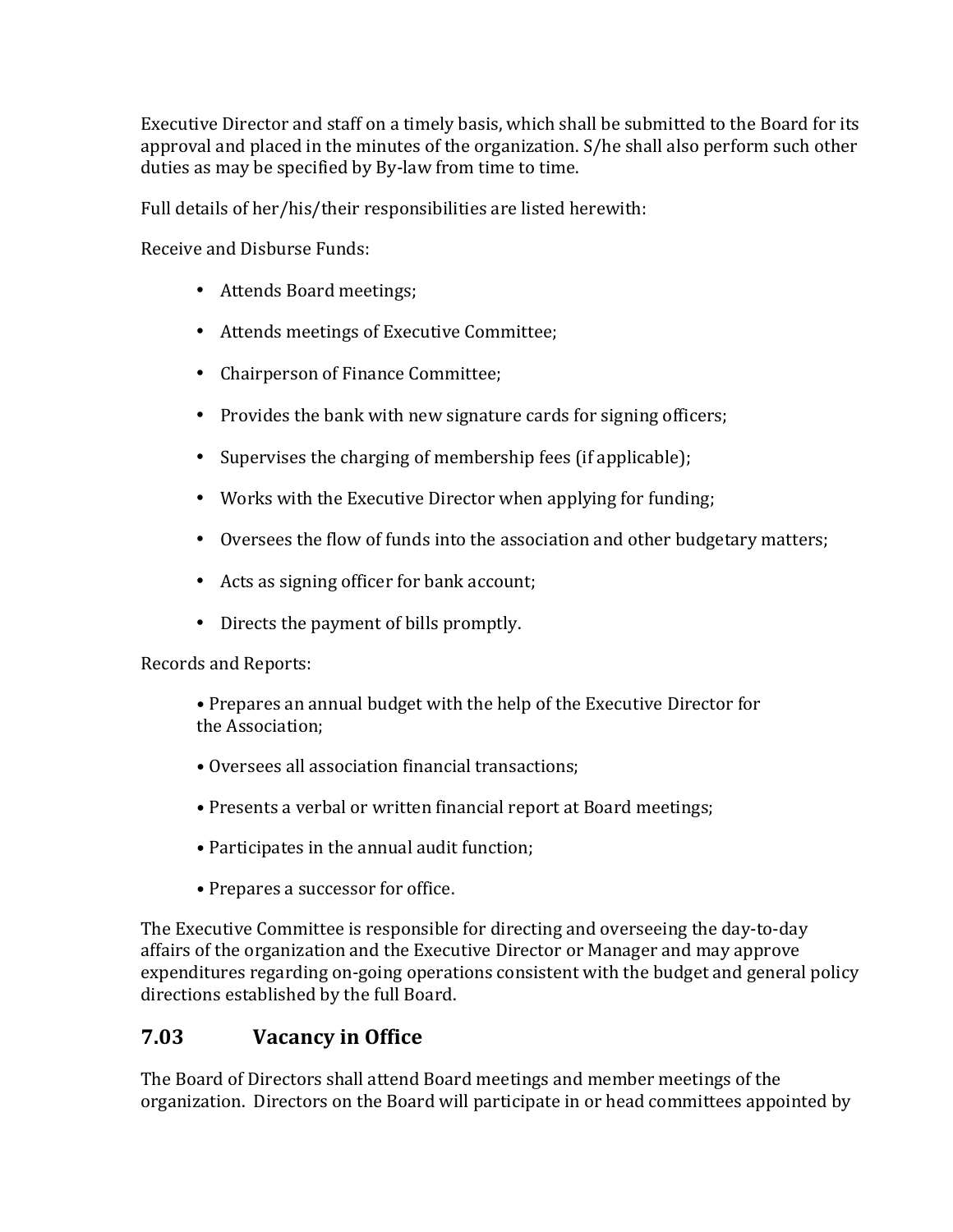the President, with the President, Treasurer, Vice-President and Secretary holding positions as Officers of the organization on the Executive Committee.

The office of a Director shall become vacant:

- i. If that Director misses more than three (3) consecutive meetings of the Board and the failure to attend jeopardises the viability and wellbeing of the organization;
- ii. If that Director shall resign their office by delivering a written resignation to the Secretary of the organization;
- iii. If a Director is found by a court to be of unsound mind;
- iv. If at a special general meeting of the Members, a resolution that the Director be removed from the office is supported by  $66\frac{2}{3}\%$  of the Members present at such meeting;
- v. If a Director becomes bankrupt or suspends payment or compounds with his creditors;
- vi. On death; provided that if any vacancy shall occur for any reason in this paragraph contained, the Board of Directors by majority vote may fill the vacancy.

A retiring Director shall remain in office until the dissolution or adjournment of the meeting at which her retirement is accepted.

When an office of Director is vacated for whatever reason, all physical properties of the organization relating to that office or borrowed by the Officer, shall be returned immediately to the organization's place of business.

The Board of Directors may appoint such agents and engage such employees as it shall deem necessary from time to time and such persons shall have such authority and shall perform such duties as shall be prescribed by the Board of Directors.

## **SECTION 8 – NOTICES**

#### **8.01 Method of Giving Any Notice**

Any notice (which term includes any communication or document), other than notice of a meeting of members or a meeting of the board of directors, to be given (which term includes sent, delivered or served) pursuant to the Act, the articles, the by-laws or otherwise to a member, director, officer or member of a committee of the board or to the public accountant shall be sufficiently given: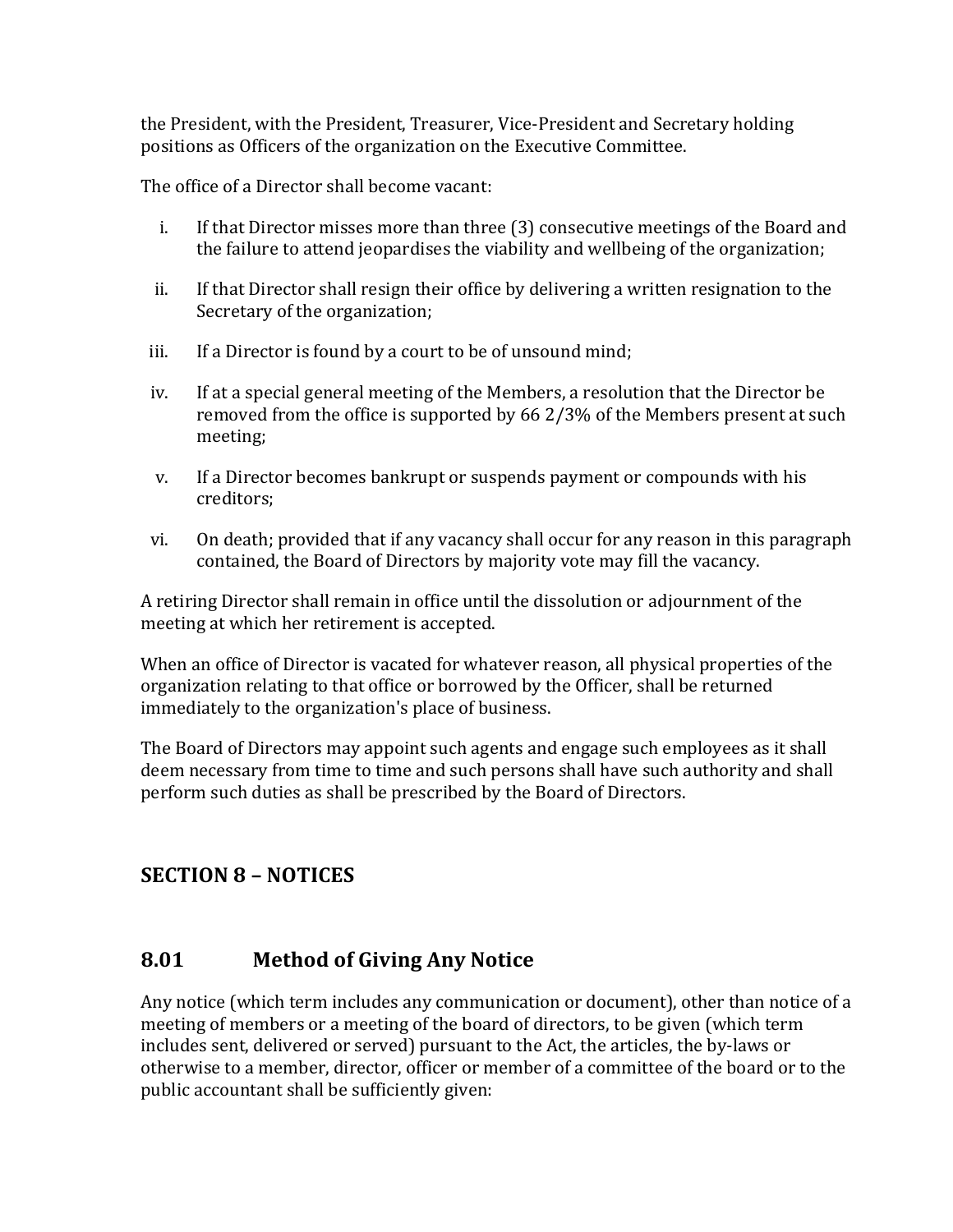- i. If delivered personally to the person to whom it is to be given or if delivered to such person's address as shown in the records of the Corporation or in the case of notice to a director to the latest address as shown in the last notice that was sent by the Corporation in accordance with section 128 (Notice of directors) or 134 (Notice of change of directors);
- ii. If mailed to such person at such person's recorded address by prepaid ordinary or air mail;
- iii. If sent to such person by telephonic, electronic or other communication facility at such person's recorded address for that purpose; or
- iv. If provided in the form of an electronic document in accordance with Part 17 of the Act.

A notice so delivered shall be deemed to have been given when it is delivered personally or to the recorded address as aforesaid; a notice so mailed shall be deemed to have been given when deposited in a post office or public letter box; and a notice so sent by any means of transmitted or recorded communication shall be deemed to have been given when dispatched or delivered to the appropriate communication company or agency or its representative for dispatch.

The secretary may change or cause to be changed the recorded address of any member, director, officer, public accountant or member of a committee of the board in accordance with any information believed by the secretary to be reliable. The declaration by the secretary that notice has been given pursuant to this by-law shall be sufficient and conclusive evidence of the giving of such notice.

The signature of any director or officer of the Corporation to any notice or other document to be given by the Corporation may be written, stamped, type-written or printed or partly written, stamped, type-written or printed.

## **8.02 Invalidity of any Provisions of this By-law**

The invalidity or unenforceability of any provision of this by-law shall not affect the validity or enforceability of the remaining provisions of this by-law.

## **8.03 Omissions and Errors**

The accidental omission to give any notice to any member, director, officer, member of a committee of the board or public accountant, or the non-receipt of any notice by any such person where the Corporation has provided notice in accordance with the by-laws or any error in any notice not affecting its substance shall not invalidate any action taken at any meeting to which the notice pertained or otherwise founded on such notice.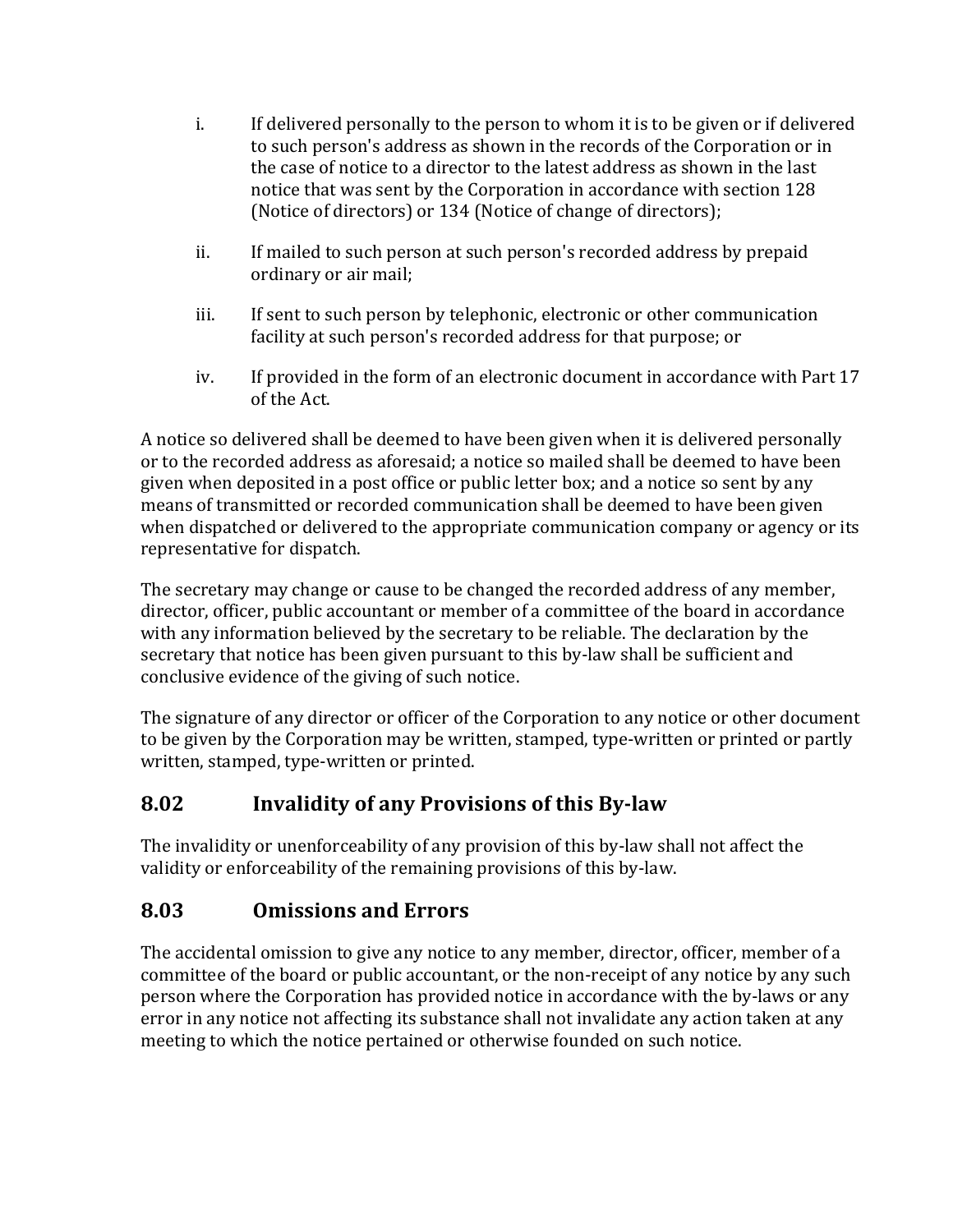## **SECTION 9 – DISPUTE RESOLUTION**

## **9.01 Mediation and Arbitration**

Disputes or controversies among members, directors, officers, committee members, or volunteers of the Corporation are as much as possible to be resolved in accordance with mediation and/or arbitration as provided in the section on dispute resolution mechanism of this by-law.

## **9.02 Dispute Resolution Mechanism**

In the event that a dispute or controversy among members, directors, officers, committee members or volunteers of the Corporation arising out of or related to the articles or bylaws, or out of any aspect of the operations of the Corporation is not resolved in private meetings between the parties then without prejudice to or in any other way derogating from the rights of the members, directors, officers, committee members, employees or volunteers of the Corporation as set out in the articles, by-laws or the Act, and as an alternative to such person instituting a law suit or legal action, such dispute or controversy shall be settled by a process of dispute resolution as follows:

- i. The dispute or controversy shall first be submitted to a panel of mediators whereby the one party appoints one mediator, the other party (or if applicable the board of the Corporation) appoints one mediator, and the two mediators so appointed jointly appoint a third mediator. The three mediators will then meet with the parties in question in an attempt to mediate a resolution between the parties.
- ii. The number of mediators may be reduced from three to one or two upon agreement of the parties.
- iii. If the parties are not successful in resolving the dispute through mediation, then the parties agree that the dispute shall be settled by arbitration before a single arbitrator, who shall not be any one of the mediators referred to above, in accordance with the provincial or territorial legislation governing domestic arbitrations in force in the province or territory where the registered office of the Corporation is situated or as otherwise agreed upon by the parties to the dispute. The parties agree that all proceedings relating to arbitration shall be kept confidential and there shall be no disclosure of any kind. The decision of the arbitrator shall be final and binding and shall not be subject to appeal on a question of fact, law or mixed fact and law.
- iv. All costs of the mediators appointed in accordance with this section shall be borne equally by the parties to the dispute or the controversy. All costs of the arbitrators appointed in accordance with this section shall be borne by such parties as may be determined by the arbitrators.